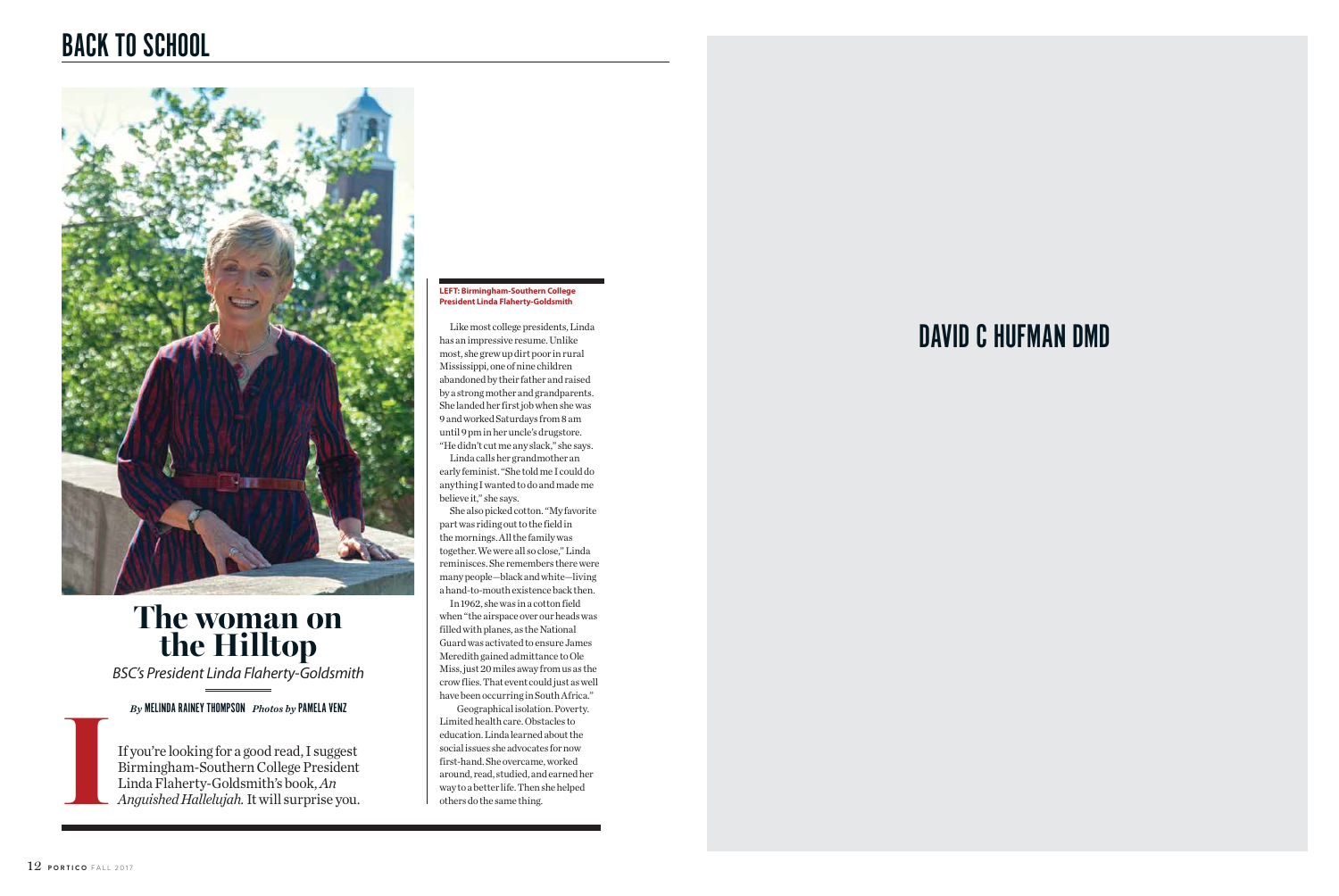Although Linda was the valedictorian of her high school class, no one talked to her about college. She began college at age 24, worked full-time, and graduated summa cum laude with a BS in Business from the University of Alabama. Eventually, she worked her way up to Vice Chancellor for Financial Affairs for the whole UA system. She received her MBA from UAB and ended up as its CFO. In addition, she spent 3 years as VP and COO at the University of Connecticut. Linda has a history of going where she is needed.

After viewing a documentary about human trafficking, she experienced recurring nightmares and vowed to "do something" about the problem. That vow led her from university work to a two-year, pro bono stint with Human Rights First.

"What I can't get over is how poorly educated the world is about human trafficking. In Birmingham, we live on a highway that transports these women and children. What we found is that the biggest gap was not attacking the root

cause. It's a lucrative business, 150 billion a year, second only to drugs and arms in terms of profitability. There are 27 million victims worldwide, and it's growing fast. There are more slaves today than any time in history," she says.

Linda never wanted to be a college president. After serving as VP to 7 of them, she knew the job well. When General Charles Krulak asked her to reconsider, she said, "No! Well . . . maybe if Birmingham-Southern needs me."

BSC's 15th president is everything you'd expect, but she's a lot more, too. She loves to fly. She even took lessons. On a Concorde flight, she claimed that, for the first time in her life, she "finally moved fast enough!" She jumped out of airplanes for the thrill. She enjoys traveling and camping, and she's a painter. She met Elvis in high school, and she was interrogated by the FBI as a child. She has a half-written novel she wants to finish.



Due to the untreated kidney disease that plagued her youth, resulting in

extended hospitalizations and irreparable damage, she was unable to carry her own child to term, an experience that turned her into a passionate advocate for affordable health care for all. In her book, she tells the truth about her life—the highs and lows. It is funny and heartbreaking in equal measure. The last time Linda saw her father was on a city bus in Memphis. He did not recognize her.

She remembers the day she adopted her son as the best day of her life. She was warned it would take time for the two-year-old, who had been in 4 foster homes, to bond with her. He was playing with a toy telephone when she first saw him. "Mama, it's for you!" he said, handing her the phone. In minutes, he was in her arms. He now lives in Peru with his wife, son, and another child on the way.

Linda Flaherty-Goldsmith is a success by any measure. She persevered, refused to be cowed by low expectations, and remains an unpretentious, hopeful person with an infectious sense of humor. She's been the "first" woman in too many jobs to count. She is obviously comfortable in her own skin. She credits an Incan shaman, who led a trip she went on to Peru, for teaching her: "To be truly invisible, you have to be truly visible. If you have no secrets, then you are free."

**Linda Flaherty-Goldsmith is a success by any measure. She persevered, refused to be cowed by low expectations, and remains an unpretentious, hopeful person with an infectious sense of humor. She's been the "first" woman in too many jobs to count.**